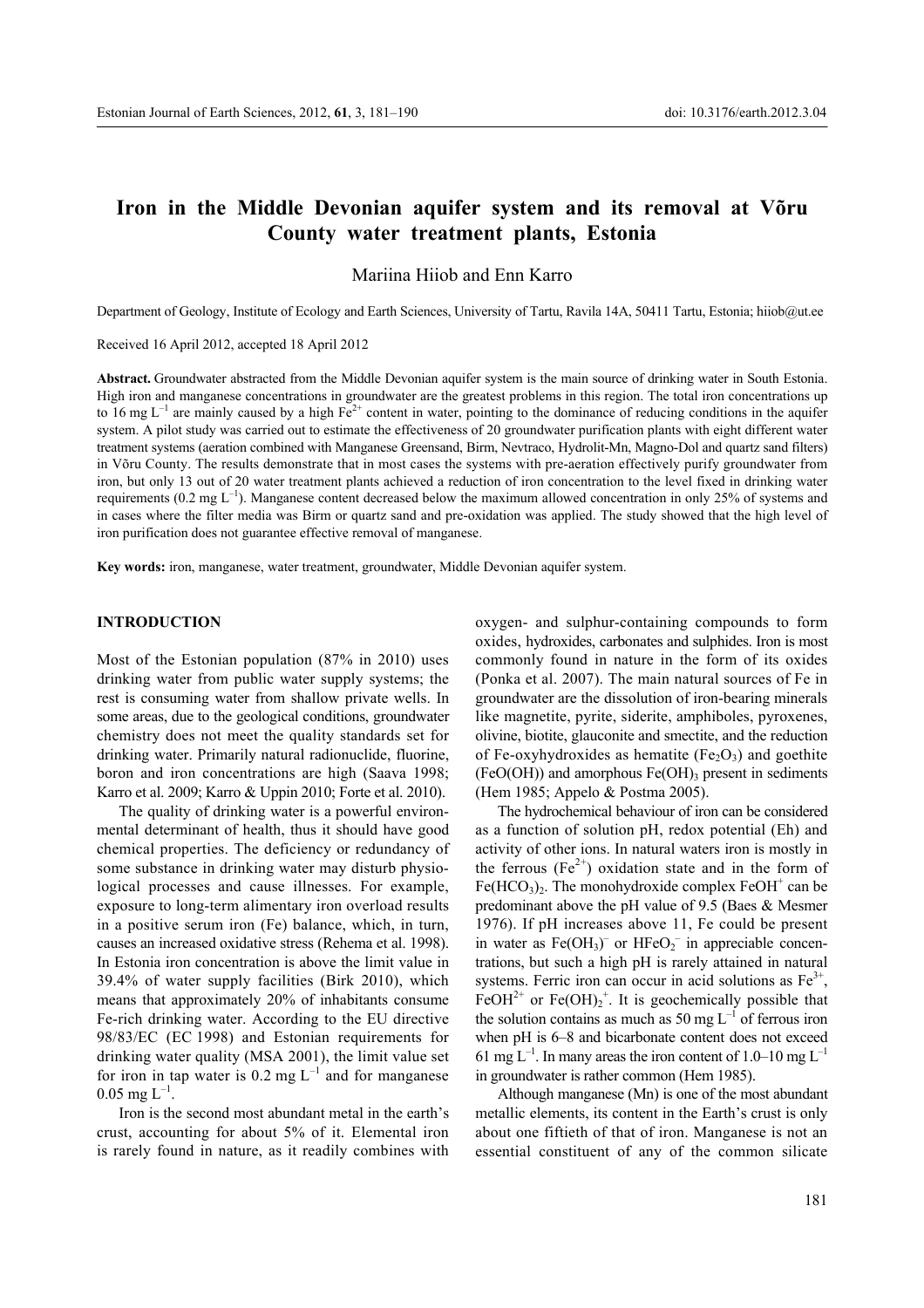rock minerals, but it can substitute for iron, magnesium or calcium in silicate structures. It is a constituent of amphibole, pyroxene and olivine. Small amounts of Mn are present in dolomite and limestone, substituting for calcium (Hem 1985).

The chemistry of Mn somewhat resembles iron in that both metals participate in redox processes. Manganese can exist in different oxidation states, but the most frequent forms in the environment are soluble Mn (II) and insoluble Mn (IV). Reduced soluble  $Mn^{2+}$  is present at lower pH and Eh, but oxidizes to form precipitates in the presence of oxygen and at higher pH (Hem 1985). The significant relationship of both Mn and Fe with Eh suggests that interaction between the two elements in groundwater is mediated by Eh (Homoncik et al. 2010).

High iron and manganese concentrations in groundwater are one of the greatest problems in South Estonia. In order to produce high-quality drinking water, excessive iron and manganese must be removed. The general treatment process for iron and manganese removal is basically achieved by aeration or adding oxidizing chemical compounds into water to convert the dissolved ferrous iron and manganous manganese to an insoluble form of ferric iron and manganic manganese, followed by filtering. The most efficient water treatment results are achieved when the purification method is chosen according to the local general groundwater chemistry as well as Fe and Mn concentration in water.

Most of the drinking water in Estonia is abstracted from the upper layers of sedimentary rocks, where good conditions exist for the infiltration of the rain- and surface water. The Middle Devonian aquifer system is the main source of drinking water in South Estonia. The aims of the current research are to assess the concentrations of Fe in the Middle Devonian aquifer system and examine the efficiency of its removal in water purification plants in Võru County, southern Estonia.

# **GEOLOGICAL AND HYDROLOGICAL SETTING**

The hydrostratigraphic cross section of the study area (Fig. 1) starts with the Quaternary aquifer system, which is followed by the Upper Devonian, Middle Devonian, Middle-Lower Devonian, Ordovician-Cambrian and Cambrian–Vendian aquifer systems. The aquifer systems differ from each other in the distribution, bedding conditions, hydraulic parameters and chemical composition. Quaternary deposits, consisting predominantly of glacial till and glaciolacustrine sandy loam, form the uppermost aquifer system, which serves as a source of drinking water for most of the private households. In southern Estonia groundwater for drinking purposes is mainly abstracted from the Middle Devonian aquifer system (Table 1).

The Upper Devonian aquifer system  $(D_3)$  consists of karstified and fissured dolomites and dolomitized limestones of the Dubniki and Plavinas stages. The total thickness of this aquifer system is  $17-25$  m and it covers approximately  $500 \text{ km}^2$  in southeastern Estonia. The aquifer system is overlain by the Quaternary cover with a thickness of  $40-80$  m. Groundwater is mostly confined and its potentiometric surface lies at a depth



Fig. 1. The study area and the locations of the water purification systems in Võru County. The numbering of the purification systems is in accordance with Table 2.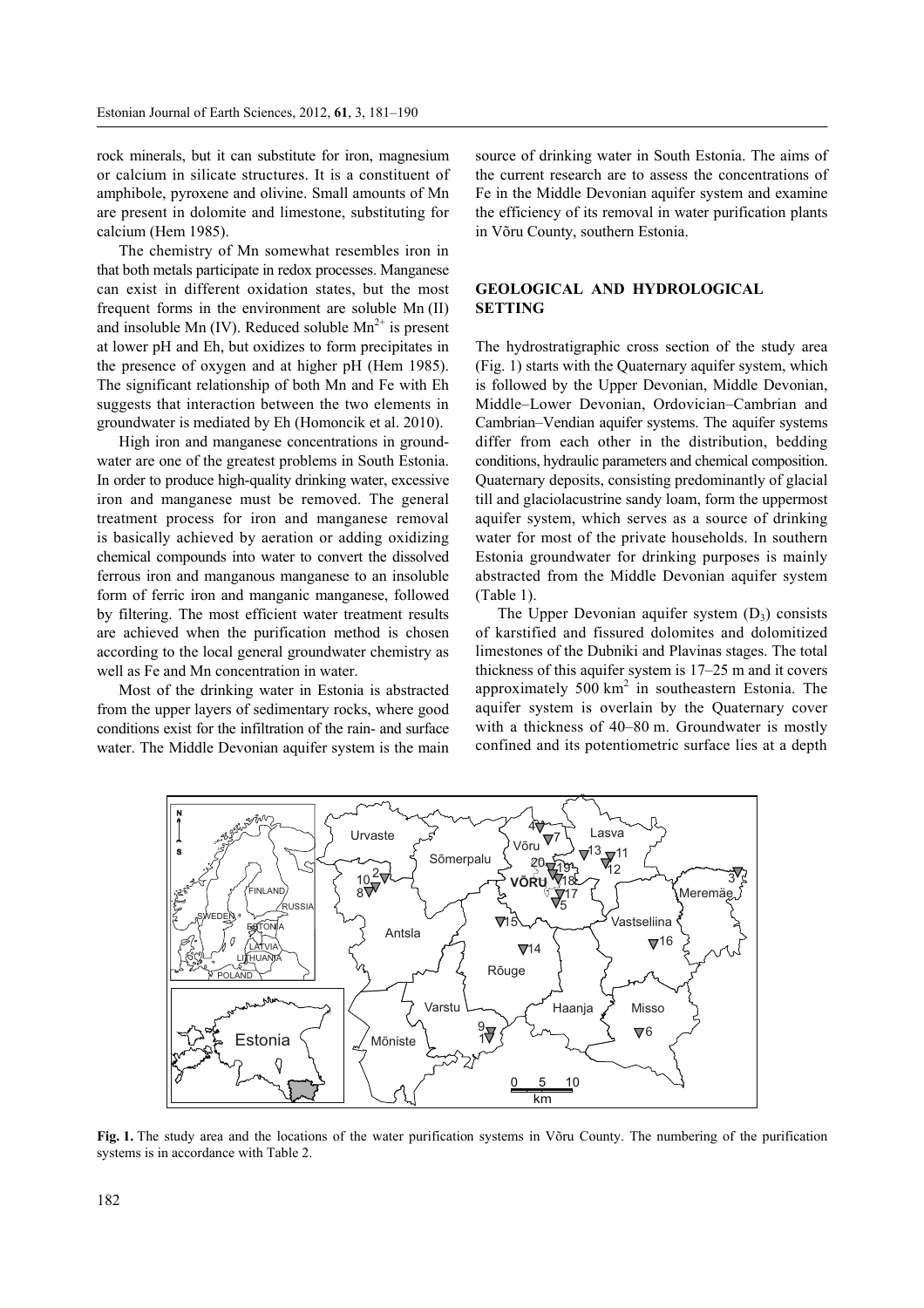| System           | Formation, stage | Aquifer system                    | Aquitard                                                                         |  |
|------------------|------------------|-----------------------------------|----------------------------------------------------------------------------------|--|
| Quaternary $(Q)$ |                  | Quaternary $(Q)$                  | Glaciolacustrine varved clay<br>(lgQIII), loamy glacigenic<br>$deposits$ (gQIII) |  |
| Devonian (D)     | Daugava          |                                   |                                                                                  |  |
|                  | Dubniki          | Upper Devonian $(D_3)$            |                                                                                  |  |
|                  | Plavinas         |                                   |                                                                                  |  |
|                  |                  |                                   |                                                                                  |  |
|                  | Amata            |                                   | Snetnaya Gora-Amata (D <sub>3sn</sub> -D <sub>2am</sub> )                        |  |
|                  | Gauja            |                                   |                                                                                  |  |
|                  | Burtnieki        | Middle Devonian $(D_2)$           |                                                                                  |  |
|                  | Aruküla          |                                   |                                                                                  |  |
|                  | Narva            |                                   | Narva $(D_{2nr})$                                                                |  |
|                  | Pärnu            |                                   |                                                                                  |  |
|                  | Rezekne          | Middle-Lower Devonian $(D_{2-1})$ |                                                                                  |  |
|                  | Tilže            |                                   |                                                                                  |  |

**Table 1.** Quaternary and Devonian stratigraphy and hydrostratigraphy in southern Estonia (Perens & Vallner 1997; Karise et al. 2004)

of  $3-8$  m from the ground surface. Hydraulic conductivity of karstified carbonate rocks varies between 1 and 50 m day<sup>-1</sup> (Perens & Vallner 1997). Due to its limited occurrence, the Upper Devonian aquifer system is used for the public water supply in a few places only.

The Middle Devonian aquifer system  $(D_2)$  is distributed over the whole of southern Estonia and is the most important source of public water supply. It consists of terrigenous material  $-$  sand- and siltstones with interlayers of clayey and dolomitized sandstones of the Gauja, Burtnieki and Aruküla stages. The thickness of the aquifer system is up to 250 m and the absolute height of the potentiometric surface ranges from 50 to 130 m. The lateral conductivity of the aquifer system is rather equable: predominantly  $1-3$  m day<sup>-1</sup>. Groundwater in the  $D_2$  aquifer system is mainly fresh, of  $HCO<sub>3</sub>-Ca-Mg$  chemical type with total dissolved solids (TDS) of 0.2–0.6 g  $L^{-1}$  (Perens & Vallner 1997; Perens et al. 2001).

The Middle-Lower Devonian  $(D_{2-1})$  aquifer system is isolated from the overlying  $D_2$  aquifer system by the Narva aquitard, but the water-bearing rocks consist also of fine-grained weakly cemented sand- and siltstones. The conductivity of sandstones is  $2-6$  m day<sup>-1</sup> and groundwater abstracted for drinking purposes is of  $HCO<sub>3</sub>-Ca-Mg$  and  $HCO<sub>3</sub>-Mg-Ca$  chemical type (Perens et al. 2001).

#### **MATERIALS AND METHODS**

A pilot study was performed in Võru County, southeastern Estonia, where the effectiveness of 20 groundwater purification systems was investigated (Fig. 1). All studied water supply plants use groundwater from the Middle Devonian aquifer system. Water samples for chemical analyses were collected before and after the purification process. Samples from groundwater abstraction wells were taken only after stabilizing and measuring field parameters (temperature,  $pH$ ,  $O<sub>2</sub>$  content). The concentrations of total iron (Fe<sub>tot</sub>), Fe<sup>2+</sup>, Mn, NH<sub>4</sub><sup>+</sup>,  $NO<sub>3</sub><sup>-</sup>$  and the values of electrical conductivity were determined in the Laboratory of Tartu Waterworks Ltd by spectrometric detection (SPEKOL 11, Hach DR/2000). The measurement uncertainty ranges from 5.8% to 10%.

In order to describe the occurrence of iron in the Middle Devonian aquifer system, the hydrochemical database of the Estonian Environmental Information Centre was used. It contains approximately 500 groundwater chemistry analyses, including iron determinations.

#### **WATER TREATMENT PLANTS**

Eight different water treatment methods were used in the studied water treatment plants (Table 2).

*Type 1*. The main body of the purification system is the Manganese Greensand filter. Manganese Greensand is natural or industrial material composed of aluminosilicate, which is treated with  $MnCl<sub>2</sub>$  and regenerated with  $KMnO<sub>4</sub>$  (Keller 2005). Iron is precipitated directly by greensand in a redox reaction.

KMnO4 can also be fed continuously or periodically ahead of the bed. In this type of regeneration iron is precipitated prior to the bed as well as by the bed. The oxidation process that causes iron to precipitate before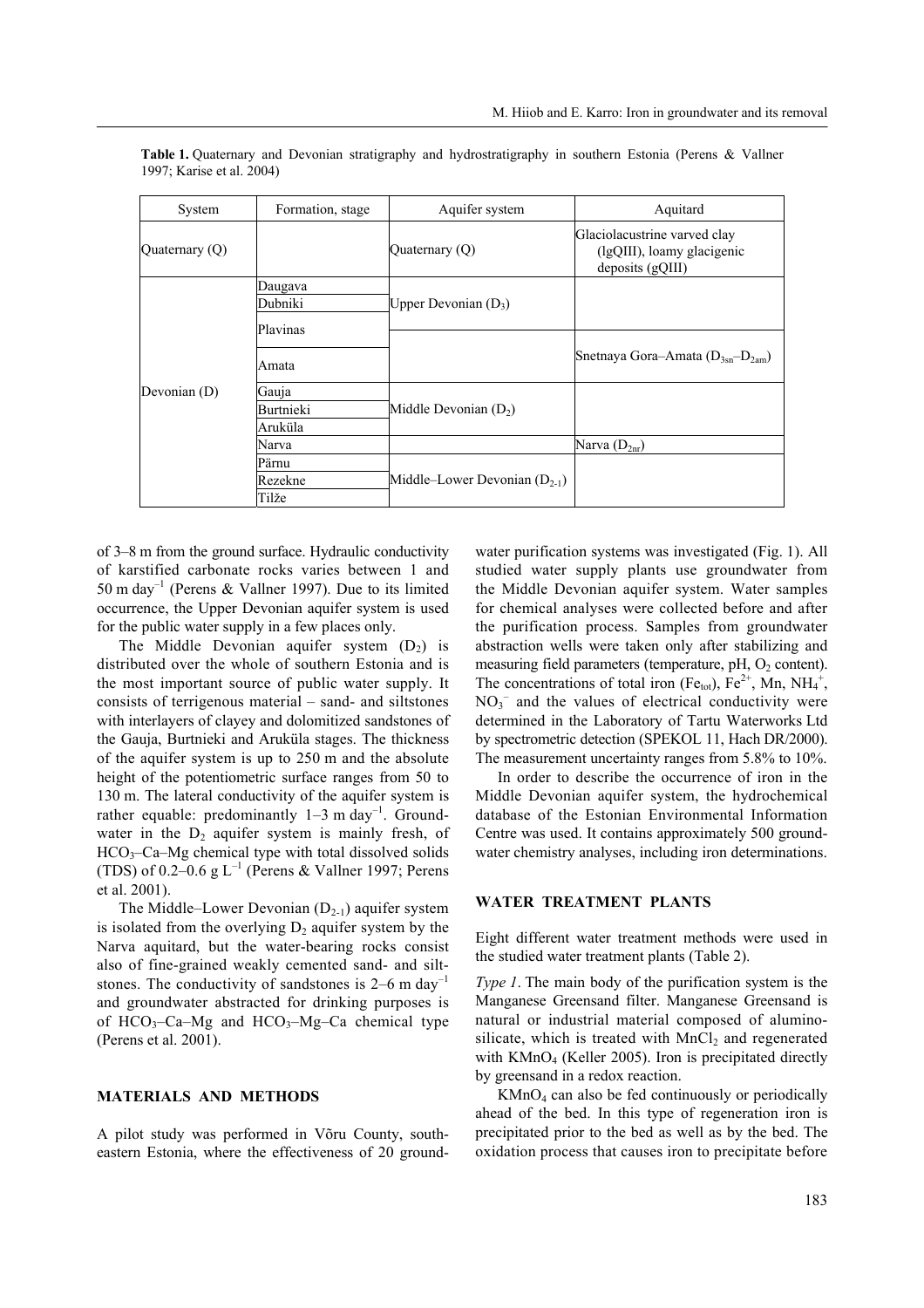| Plant number | Name        | Location           | Type number    | Type                                       |  |  |
|--------------|-------------|--------------------|----------------|--------------------------------------------|--|--|
|              | Krabi 1     | Varstu Parish      |                |                                            |  |  |
|              | Kraavi      | Antsla Parish      |                | Manganese Greensand                        |  |  |
| 3            | Võmmorski   | Meremäe Parish     | 1              |                                            |  |  |
| 4            | Parksepa    | Võru Parish        |                |                                            |  |  |
| 5            | Puiga       | Võru Parish        |                |                                            |  |  |
| 6            | Misso       | Misso Parish       |                |                                            |  |  |
|              | Väimela     | Võru Parish        | 2              | Birm                                       |  |  |
| 8            | Lusti       | Antsla town        | 3              | Nevtraco, Hydrolit-Mn, Magno-Dol           |  |  |
| 9            | Krabi 2     | Varstu Parish      | $\overline{4}$ | Open aeration and Birm                     |  |  |
| 10           | Antsla      | Antsla town        |                |                                            |  |  |
| 11           | Lasva       | Lasva Parish       |                | Open aeration, prefilter and Birm          |  |  |
| 12           | Pässa       | Lasva Parish       | 5              |                                            |  |  |
| 13           | Kääpa       | Lasva Parish       |                |                                            |  |  |
| 14           | Rõuge       | Rõuge Parish       | 6              | Closed aeration and Birm                   |  |  |
| 15           | Nursi       | Rõuge Parish       |                |                                            |  |  |
| 16           | Vastseliina | Vastseliina Parish | 7              | Closed aeration and Manganese<br>Greensand |  |  |
| 17           | Kose        | Võru Parish        |                |                                            |  |  |
| 18           | Valio Võru  | Võru Parish        |                | Closed aeration and quartz sand            |  |  |
| 19           | Võrusoo     | Võru town          | 8              |                                            |  |  |
| 20           | Kirsi-Veski | Võru town          |                |                                            |  |  |

Table 2. Water treatment plants in Võru County

the contact of Manganese Greensand can be seen in the following reaction:

$$
KMnO4 + 3Fe(HCO3)2 + 7H2O \rightarrow MnO2 + 3Fe(OH)3 + KHCO3 + 5CO2 + 5H2O.
$$

For iron removal, the pH of water must be at least 6.2, because acid water damages the  $MnO<sub>2</sub>$  layer on the filter material (Keller 2005). For the removal of manganese, the pH of water must be above 7.5 (Dvorak et al. 2007). When the oxidizing capacity of the Manganese Greensand bed is exhausted, the bed has to be regenerated with KMnO4 solution, thus restoring the oxidizing capacity of the bed.

*Type 2*. The main body of the purification system is the Birm iron filter. Birm is a material made of aluminium silicate, or silicon that has been doped with aluminium particles and then coated with manganese dioxide. Birm relies on its ability to act as a catalyst between iron and oxygen (Keller 2005):

$$
MnO2 + 2Fe(HCO3)2 + H2O \rightarrow MnO + 2Fe(OH)3 + 4CO2 + H2O.
$$

Because the amount of  $MnO<sub>2</sub>$  is limited in the filter material, there is not enough oxygen for the whole process. So oxygen concentration must be  $15%$  of the Fe<sub>tot</sub> amount. If oxygen concentration is lower than 15%, pre-aeration of water is necessary. For the maintenance of the working capacity of Birm, the filter should be periodically backwashed. For iron removal, the pH of water must be at least 6.8 (Munter et al. 2000). For the removal of manganese, the pH of water must be above 8 (Green 1997).

*Type 3*. The main body of the purification system is the Nevtraco, Hydrolit-Mn and Magno-Dol iron pressurefilter. For the removal and filtration of iron, Nevtraco material is used, which consists of  $CaCO<sub>3</sub>$  (calcite) and works with the pH in between 5.8 and 7.0. For the removal of manganese, special material Hydrolit-Mn is used. It is granulated, slightly acid material, where the catalyst is Mn. For the neutralization of water acidity, Magno-Dol (acicular dolomite material) is used, which reduces the aggressiveness  $(CO<sub>2</sub>)$  of water and increases the pH value. The reaction lasts as long as the saturation of calcite is achieved – calcium, manganese and bicarbonate concentration will increase in the solution.

*Type 4*. The main body of the purification system is open aeration and the Birm iron filter. In addition to the Birm iron filter, pre-oxidative mechanical filtration is used at the water treatment plant  $-$  the air is pumped through water, which promotes the oxidation of iron and manganese.

*Type 5*. The purification system consists of open aeration, a pre-filter and Birm iron filter. According to technological solution, water is pumped to pressureless contact containers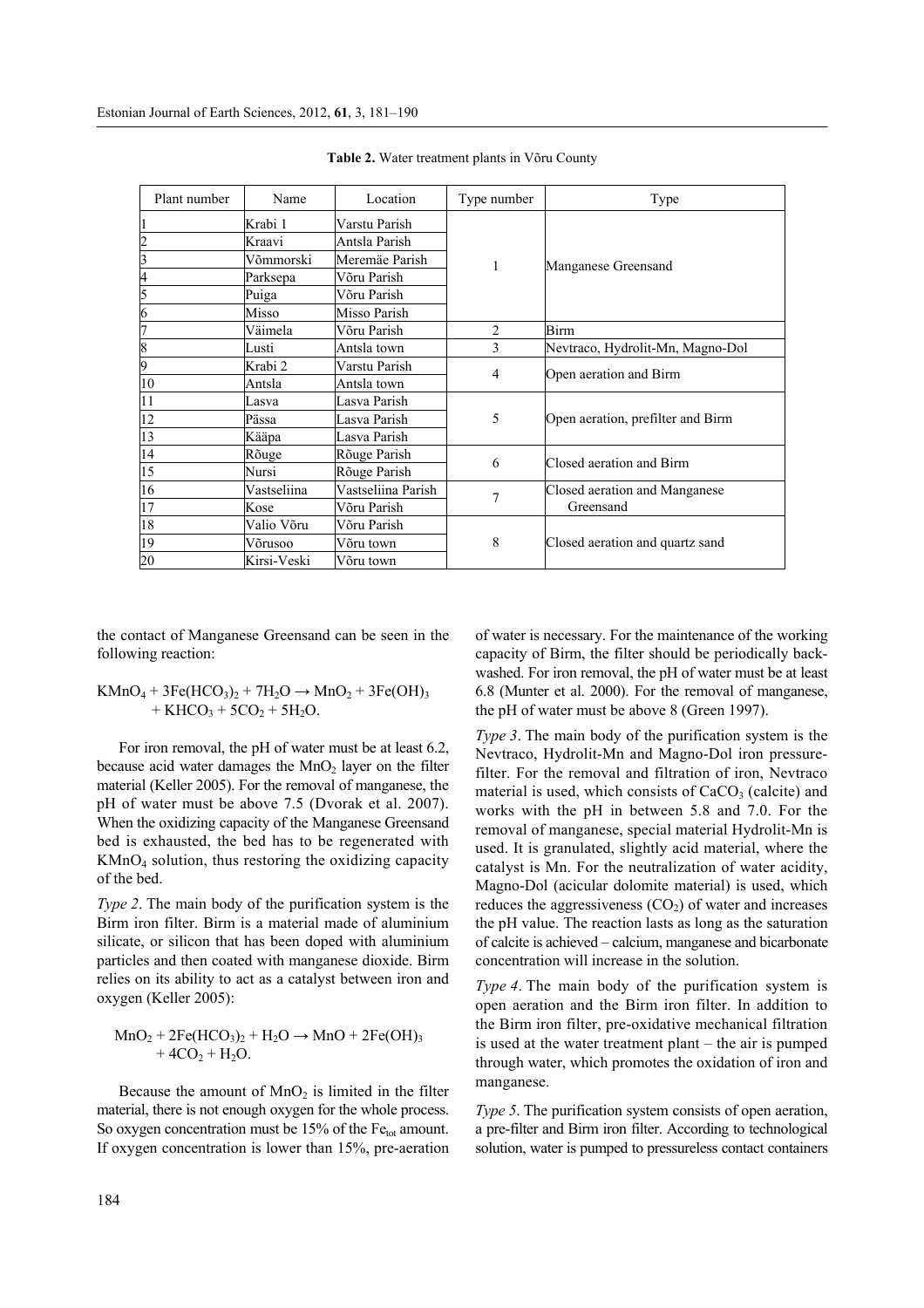where it will be aerated, to ensure that all dissolved gases will separate, pass through the cartridge filter and finally through the Birm iron filter.

*Type 6*. The purification system consists of closed aeration and the Birm iron filter. Incoming water is pumped through a special aerator which is under pressure and then through the catalytic iron filter. Effective work of the aerator is guaranteed by the compressor through which additional oxidative air is added to the system.

*Type 7.* The purification system consists of closed aeration and the Manganese Greensand iron filter. Water is pumped through granulated filter material which acts as catalyst. Ferrous iron oxidizes to ferric iron and precipitates with the other non-soluble particles between the granules. The filter material backwash is done in between the filtration intermissions. Every 1 to 6 months of operation, the filter material needs, for the maintenance of the catalytic features, regeneration with chemicals. The quality of the backwash depends on the pressure of incoming water, which generally should be from 2.5 to 6.0 bars. If the pressure is low during the backwash, the active catalytic surface layer of the granules could be contaminated as a result of non-sufficient backwash, and the filter material as a whole could permanently lose its ability to oxidize iron. When the pressure is too high during the backwash, it is possible that the filter material will be washed out.

*Type 8*. The purification system consists of closed aeration and a quartz sand iron filter. The purification is designed as simple aeration  $-$  water is saturated with oxygen and ferrous iron is oxidized to ferric iron. To do that, compressed air is added via compressor. Ferric iron sticks to the quartz sand filling in pressure-filters (Kornel 2003). From time to time the precipitated particles are washed out of the surface of the quartz sand granules. During the backwash, the filter material swills and its purifying ability restores. The removal of iron depends on the amount of ferric iron on the surface of sand granules, velocity of the water flow in the filter, which determines the duration of the contact, amount of the oxygen added into water and the overall concentration of iron in water.

## **RESULTS AND DISCUSSION**

Through years the problems related to the water quality in Võru County have been associated with high iron, hydrogen sulphide  $(H_2S)$  and manganese concentrations in groundwater. During infiltration through a clayey and mostly thick layer of Quaternary sediments, water is depleted of oxygen and the environmental conditions change form oxidative to reductive in deeper parts of the geological profile. The indicators of the anoxic environment are high concentrations of  $Fe^{2+}$ , H<sub>2</sub>S and  $NH_4^+$  in groundwater.

On the other hand, high concentrations of those compounds in drinking water may also be related to the technical condition of the water supply system  $$ depreciated wells and water pipes. Water consumption has decreased in Võru County over the years, so water remains in the pipeline and damages the water supply system. The slower water exchange leads to higher  $Fe<sup>2+</sup>$ concentrations and presence of H2S as a result of the  $SO_4^2$ <sup>-</sup> reduction by anaerobic bacteria.

According to the 500 groundwater analyses, recorded in the database of the Estonian Environment Information Centre, the concentration of Fe<sub>tot</sub> exceeds the limit value set to drinking water (0.2 mg  $L^{-1}$ ) in 70% of the wells abstracting water from the Middle Devonian aquifer system. Total iron concentrations as high as 16 mg  $L^{-1}$ have been determined in places. The results of chemical analyses show that high Fe<sub>tot</sub> concentrations are mainly caused by high  $Fe^{2+}$  contents in water (Fig. 2), which in turn points to the domination of reducing conditions in the  $D_2$  aquifer system. Comparison of drilled well construction data and groundwater chemistry shows that there is no direct connection between the depth of the well and the iron concentration in abstracted groundwater (Fig. 3). Thus, high iron contents could be found through the whole of the (250 m thick) aquifer system.

Water treatment facilities convert the dissolved forms of iron and manganese into insoluble forms so that they could be filtered out. In addition, iron removal filters help to increase the pH of water (Kornel 2002) and therefore achieve better acid-alkaline balance and reduce the  $CO<sub>2</sub>$  concentration in water. During the treatment process, the content of Mn and  $H_2S$  is also reduced. According to the drinking water standards (EC 1998;



**Fig. 2.** The proportion of  $Fe^{2+}$  and  $Fe^{3+}$  in  $Fe_{tot}$  concentration.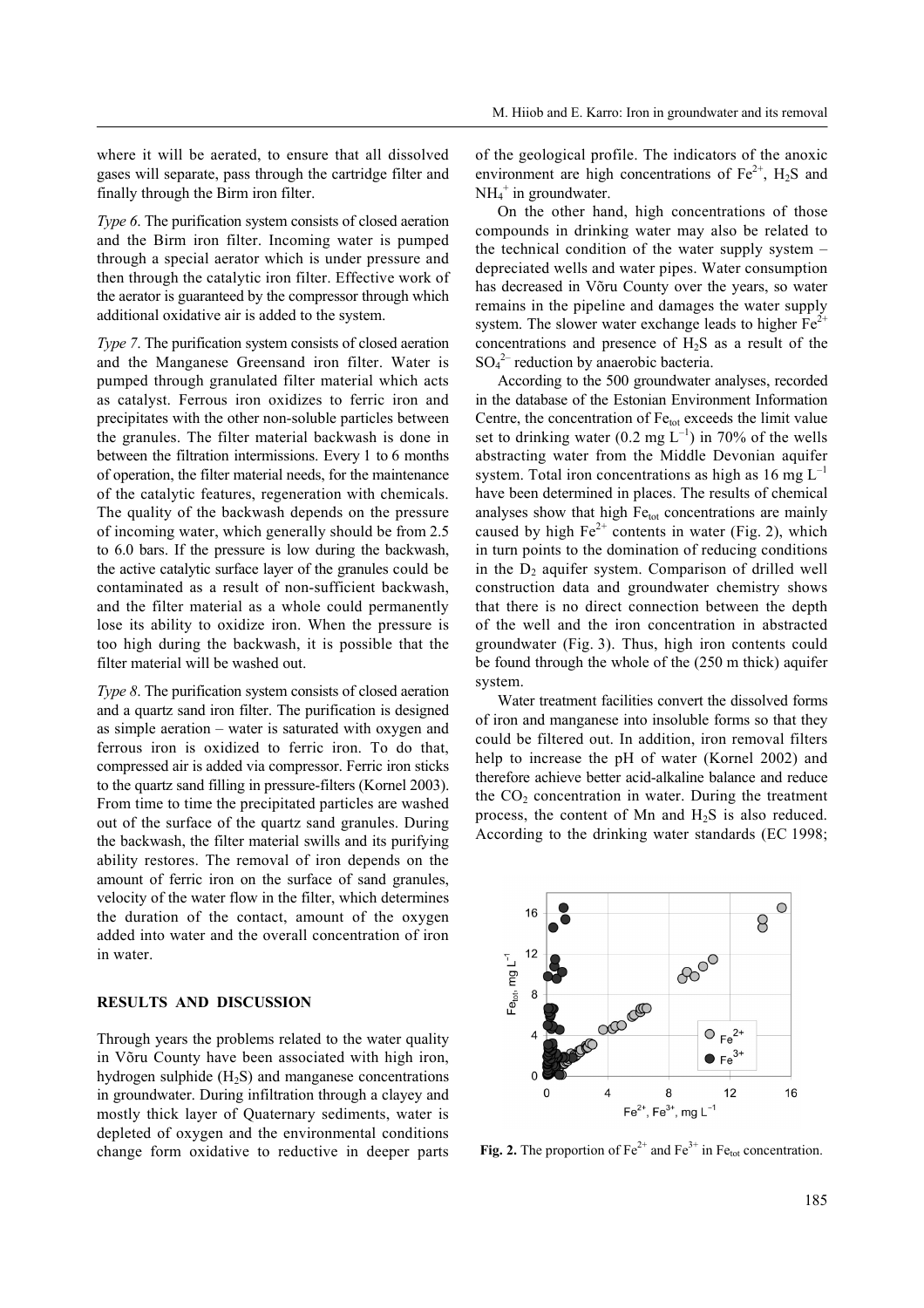

Fig. 3. Bivariate plot of Fe<sub>tot</sub> content versus well depth in the Middle Devonian aquifer system.

MSA 2001), the  $Fe<sub>tot</sub>$  concentration in drinking water should be below 0.2 mg  $L^{-1}$ .

Iron was oxidized in all water treatment plants with different technologies, and the concentration of iron in water was lowered during the purification everywhere. Generally, the highest iron concentrations ( $>2$  mg L<sup>-1</sup>) in groundwater entering the purification system were successfully reduced to the required level of 0.2 mg  $L^{-1}$ . However, of 20 studied water purification systems, only 13 achieved the reduction of iron concentration to the level corresponding to the drinking water requirements (Fig. 4, Table 3).

During the treatment process ferrous iron is oxidized by oxygen to ferric iron, a heavily soluble compound which will settle out of water. If the active surface material of the filter is  $MnO<sub>2</sub>$ , the presumption of the successful progress of the chemical reaction is that the amount of dissolved oxygen in groundwater is at least 15% of iron concentration (Munter et al. 2000). Often the oxygen concentration in groundwater is close to zero, which makes pre-aeration very important. The results of the analysis show that in most cases the systems with pre-aeration purify groundwater from iron effectively (Fig. 4).



Fig. 4. Total iron (Fe<sub>tot</sub>) concentration in incoming and purified water and the change in oxygen concentration during the purification process. MCL – maximum concentration limit of Fe<sub>tot</sub> in drinking water (0.2 mg L<sup>-1</sup>). The numbers before the purification system names denote the types of the water treatment facilities as indicated in Table 2.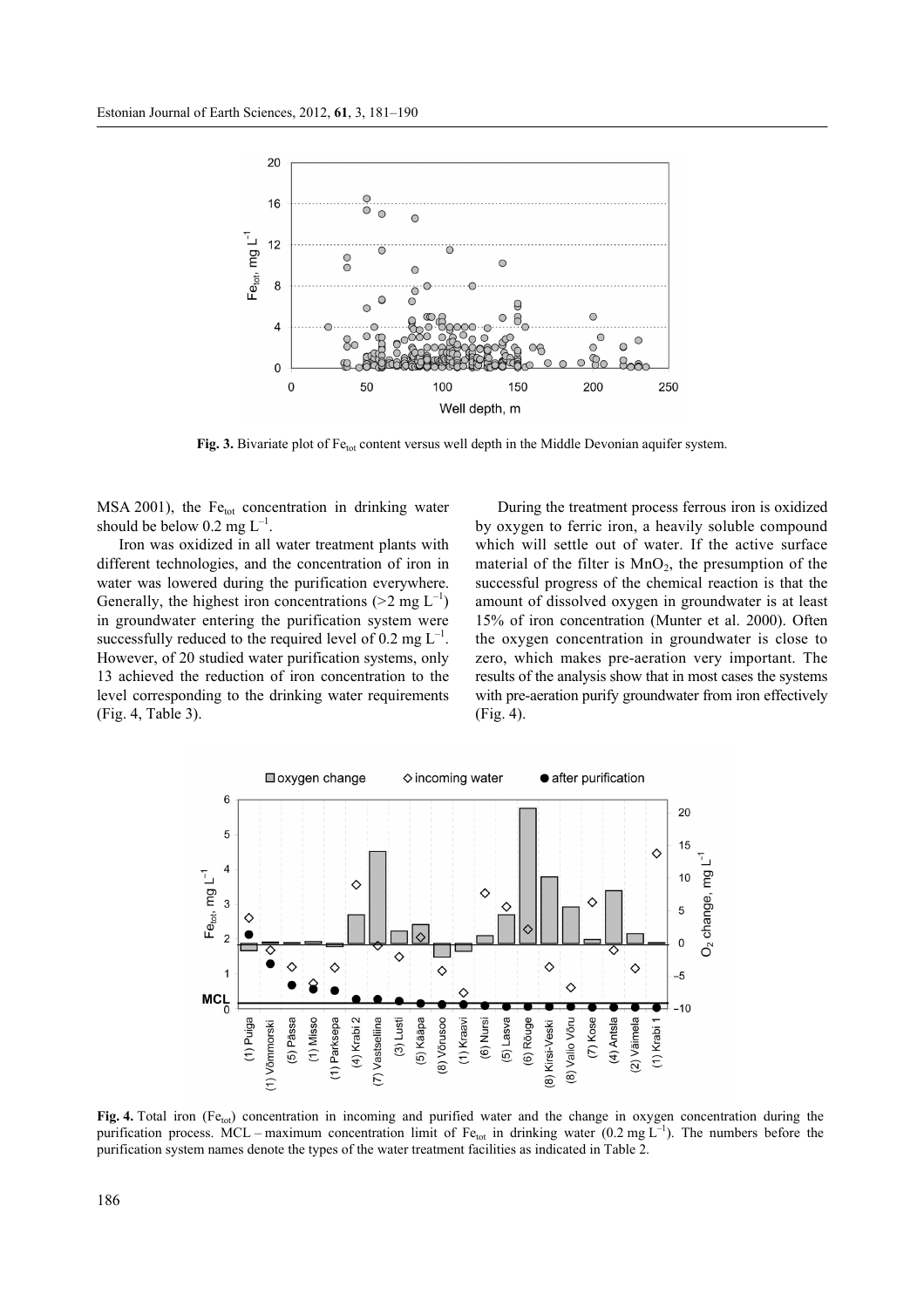| Plant       | Water chemistry before and after the treatment |                     |        |               |                       |                                            |                             |                      |
|-------------|------------------------------------------------|---------------------|--------|---------------|-----------------------|--------------------------------------------|-----------------------------|----------------------|
|             | Before                                         | After               | Before | After         | Before                | After                                      | Before                      | After                |
|             | $O_2$ , mg $L^{-1}$                            | $O_2$ , mg $L^{-1}$ | pH     | pH            | $Fetot$ , mg $L^{-1}$ | Fe <sub>tot</sub> , mg $\overline{L^{-1}}$ | Mn, $\mu$ g L <sup>-1</sup> | Mn, $\mu$ g $L^{-1}$ |
| Krabi 1     | 1.2                                            | 1.2                 | 7.35   | 7.42          | 4.46                  | 0.03                                       | 206                         | 1355                 |
| Kraavi      | 3.6                                            | 2.4                 | 7.36   | 7.37          | 0.46                  | 0.12                                       | 209                         | 322                  |
| Võmmorski   | 2.2                                            | 2.4                 | 7.23   | 7.22          | 1.68                  | 1.29                                       | 129                         | 197                  |
| Parksepa    | 2.2                                            | 1.7                 | 7.42   | 7.20          | 1.18                  | 0.52                                       | 200                         | 360                  |
| Puiga       | 1.9                                            | 0.8                 | 7.27   | 7.42          | 2.61                  | 2.13                                       | 140                         | 485                  |
| Misso       | 2.3                                            | 2.6                 | 7.77   | 7.76          | 0.73                  | 0.56                                       | 71                          | 100                  |
| Väimela     | 1.1                                            | 2.6                 | 7.26   | 7.30          | 1.16                  | 0.04                                       | 319                         | 329                  |
| Lusti       | 2.6                                            | 4.5                 | 7.25   | 7.18          | 1.49                  | 0.22                                       | 262                         | 469                  |
| Krabi 2     | 3.2                                            | 7.6                 | 7.41   | 7.59          | 3.56                  | 0.27                                       | 148                         | 46                   |
| Antsla      | 1.5                                            | 9.6                 | 7.30   | 7.33          | 1.68                  | 0.04                                       | 268                         | 30                   |
| Lasva       | 1.8                                            | 6.2                 | 7.35   | 7.43          | 2.93                  | 0.06                                       | 530                         | 37                   |
| Pässa       | 0.8                                            | 0.9                 | 7.35   | 7.37          | 1.20                  | 0.68                                       | 247                         | 585                  |
| Kääpa       | 2.4                                            | 5.3                 | 7.64   | 7.28          | 2.05                  | 0.15                                       | 376                         | 123                  |
| Rõuge       | 0.6                                            | 21.3                | 7.51   | 7.49          | 2.28                  | 0.06                                       | 78                          | 88                   |
| Nursi       | 0.9                                            | 2.1                 | 7.91   | 7.31          | 3.32                  | 0.09                                       | 120                         | 283                  |
| Vastseliina | 1.2                                            | 15.3                | 7.59   | 7.66          | 1.81                  | 0.27                                       | 136                         | 110                  |
| Kose        | 1.5                                            | 2.1                 | 7.41   | 7.35          | 3.06                  | 0.04                                       | 182                         | 155                  |
| Valio Võru  | 3.0                                            | 8.6                 | 7.51   | 7.59          | 0.61                  | 0.06                                       | 57                          | 32                   |
| Võrusoo     | 3.4                                            | 1.3                 | 7.35   | 7.28          | 1.09                  | 0.12                                       | 86                          | 92                   |
| Kirsi-Veski | 1.8                                            | 12.0                | 7.30   | 7.42          | 1.20                  | 0.06                                       | 97                          | 37                   |
| <b>MCL</b>  |                                                |                     |        | $6.50 - 9.50$ |                       | 0.20                                       |                             | 50                   |

**Table 3.** Water chemistry before and after the treatment process. MCL – maximum concentration limit in drinking water

The assumption that during the operation of the purification system the content of oxygen in water will arise does not apply to every studied system. For example, in the Puiga, Parksepa and Kraavi purification systems, which belong to the first type (Manganese Greensand filter), the oxygen level has decreased in cleaned water compared to raw groundwater (Fig. 4). In Puiga, this trend is explained by the breakdown of the purification system. Despite the decreased oxygen content, the iron concentration in water was successfully reduced to the acceptable level in Kraavi. This could be explained by the low iron content in groundwater (0.46 mg  $L^{-1}$ ). The water entering the treatment system in Parksepa contains almost three times more iron (1.18 mg  $L^{-1}$ ) than in Kraavi and the Manganese Greensand filter is not able to reduce the iron content to the level of 0.2 mg  $L^{-1}$ .

The Manganese Greensand filter is used in eight purification systems (Krabi 1, Kraavi, Võmmorski, Parksepa, Puiga, Misso, Vastseliina, Kose). Yet, after the treatment, the quality of drinking water meets the requirements set to iron only in three locations  $-$  Krabi 1, Kraavi and Kose (Fig. 4).

The manganese content decreased below the maximum concentration limit only in 25% of systems when the filter material was Birm or quartz sand and the preoxidation was applied (Fig. 5). Manganese concentration increased in 12 of 20 systems studied during the treatment process. The removal of Mn is effective at those water treatment plants (Krabi 2, Antsla, Valio Võru, Kirsi-Veski, Lasva) where the increase in oxygen concentration is notable (Fig. 5, Table 3), but not in all cases. In spite of the noticeable increase in  $O<sub>2</sub>$  content (from 1.2 to 15.3 mg  $L^{-1}$ ), Mn concentration decreased only from 136 to 110  $\mu$ g L<sup>-1</sup>, remaining still above the limit value at the Vastseliina treatment plant.

Purification systems with the Manganese Greensand filter (type 1) are not able to reduce the manganese content in water to the required level of 50  $\mu$ g L<sup>-1</sup> (Fig. 5). Slight decrease in Mn content occurred at the Kose and Vastseliina plants where pre-oxidation is used, but in most cases Mn concentration increased during filtration.

Bivalent manganese is geochemically more stable than ferrous iron, because  $Fe(OH)$ <sub>3</sub> formed precipitates first from the solution. Iron is effectively removed at the Krabi 1, Kraavi and Kose plants (Fig. 4). The  $Fe<sub>tot</sub>$ concentration in incoming water at the Krabi 1 plant is high, 4.46 mg  $L^{-1}$ . Thus, all available oxygen is used for  $Fe<sup>2+</sup>$  oxidation and the Manganese Greensand filter is able to capture only iron compounds. Iron is removed also at the Puiga, Parksepa, Võmmorski and Misso plants, but in limited amounts (Fig. 4). Therefore, in these cases, the filter needs either instant regeneration for restoration of its working ability or it needs to be replaced.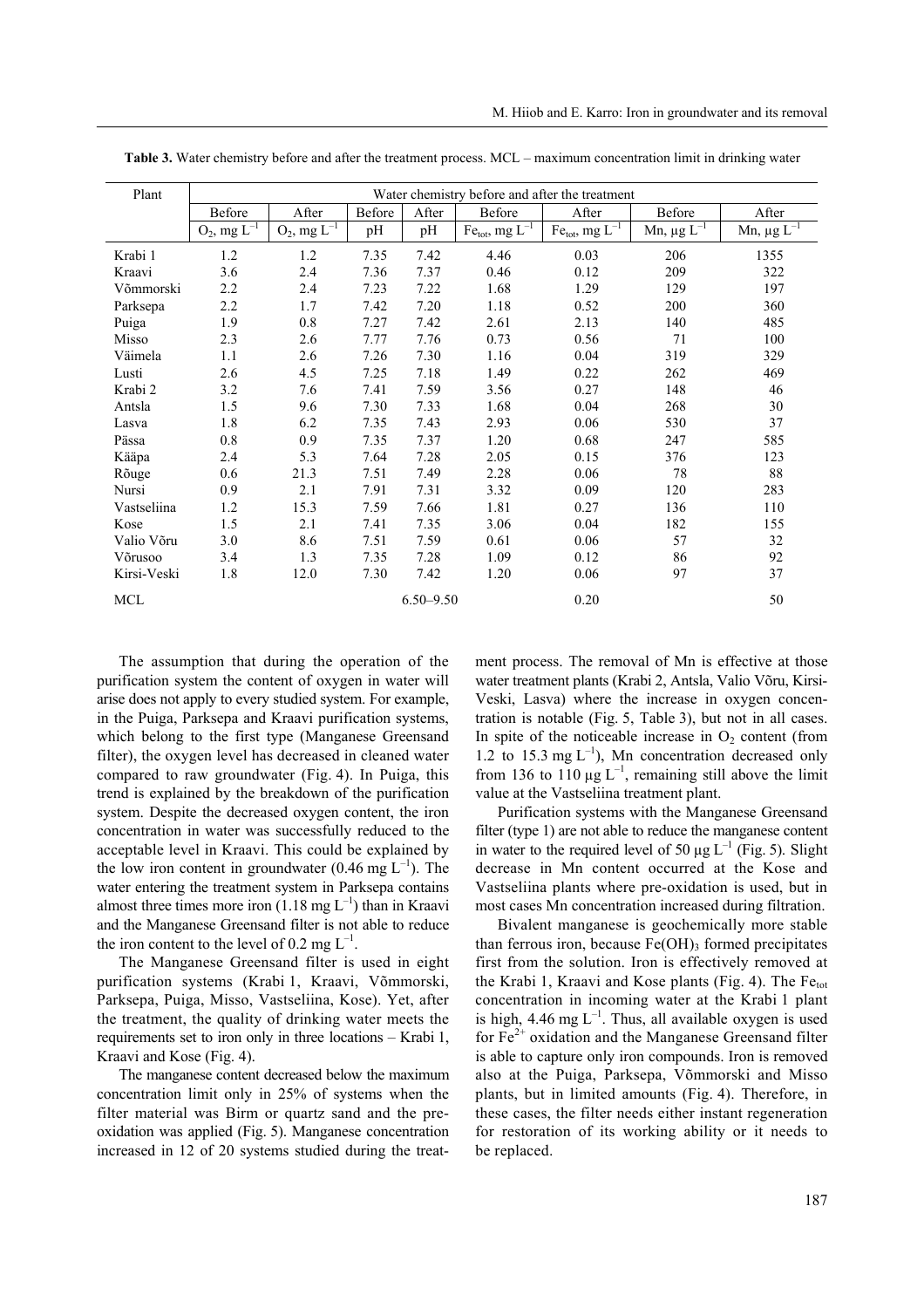

**Fig. 5.** Manganese concentration ( $\mu$ g L<sup>-1</sup>) in incoming and purified water and the change in oxygen concentration during the purification process. MCL – maximum concentration limit of Mn in drinking water (50  $\mu$ g L<sup>-1</sup>). The numbers before the purification system names denote the types of the water treatment facilities as indicated in Table 2.

Marked increase in oxygen content at the Rõuge plant is explained by closed aeration, which is one part of the treatment process. Although the added oxygen has no effect on Mn concentration (Fig. 5), the Fe<sub>tot</sub> content in water is successfully reduced from 2.28 to 0.06 mg  $L^{-1}$ (Fig. 4). Thus, in this case, the Birm filter can remove only Fe from the water. The same filter type, combined with open aeration (Krabi 2, Antsla and Lasva plants), reduces both Fe and Mn concentrations to the values that meet the drinking water requirements. However, the Pässa plant that uses the same treatment method is not able to reduce Fe and Mn content to the required level. The reason for the ineffective work of the Pässa plant is probably the lowest and most stable  $O<sub>2</sub>$  content among the studied treatment plants (Table 3). Thus, considering the naturally high Fe and Mn contents in groundwater of Võru County, the water treatment plants using Birm filters should also apply pre-aeration in order to increase the effectiveness of the purification process. In addition, the maintenance of the facilities and the through-wash of the filters ensure their long-term efficient work.

In this study the effectiveness of the purification system was estimated by introducing the term of purification level (PL). The purification level is the ratio between the Fe concentration (mg  $L^{-1}$ ) in water before and after treatment ( $PL_{Fe}$ ) or Mn concentration ( $\mu$ g L<sup>-1</sup>) before and after treatment  $(PL_{Mn})$ :

$$
PL_{Fe} = \frac{Fe_{tot}^{before}}{Fe_{tot}^{after}}, \quad PL_{Mn} = \frac{Mn^{before}}{Mn^{after}}.
$$

The comparison of  $PL_{Fe}$  and  $PL_{Mn}$  shows that the high level of iron purification does not guarantee simultaneously an effective removal of manganese (Fig. 6).

Most of the studied purification plants are single-step systems where iron is oxidated and removed. Manganese, however, is geochemically more stable in water than  $Fe<sup>2+</sup>$  and thus only partially or not at all removed during the oxidation process. Manganese accumulates in the purifying system and even the correctly performed through-wash does not remove it from the filter. If the pressure during the through-wash is not selected properly, it may happen that manganese will be washed out, but the working ability of the filter will be damaged.

The pH value is the factor influencing the effectiveness of the purification system. For Fe removal, pH must be at least 6.2 (Keller 2005) when Manganese Greensand is



Fig. 6. Correlation of the Fe<sub>tot</sub> and Mn purification levels.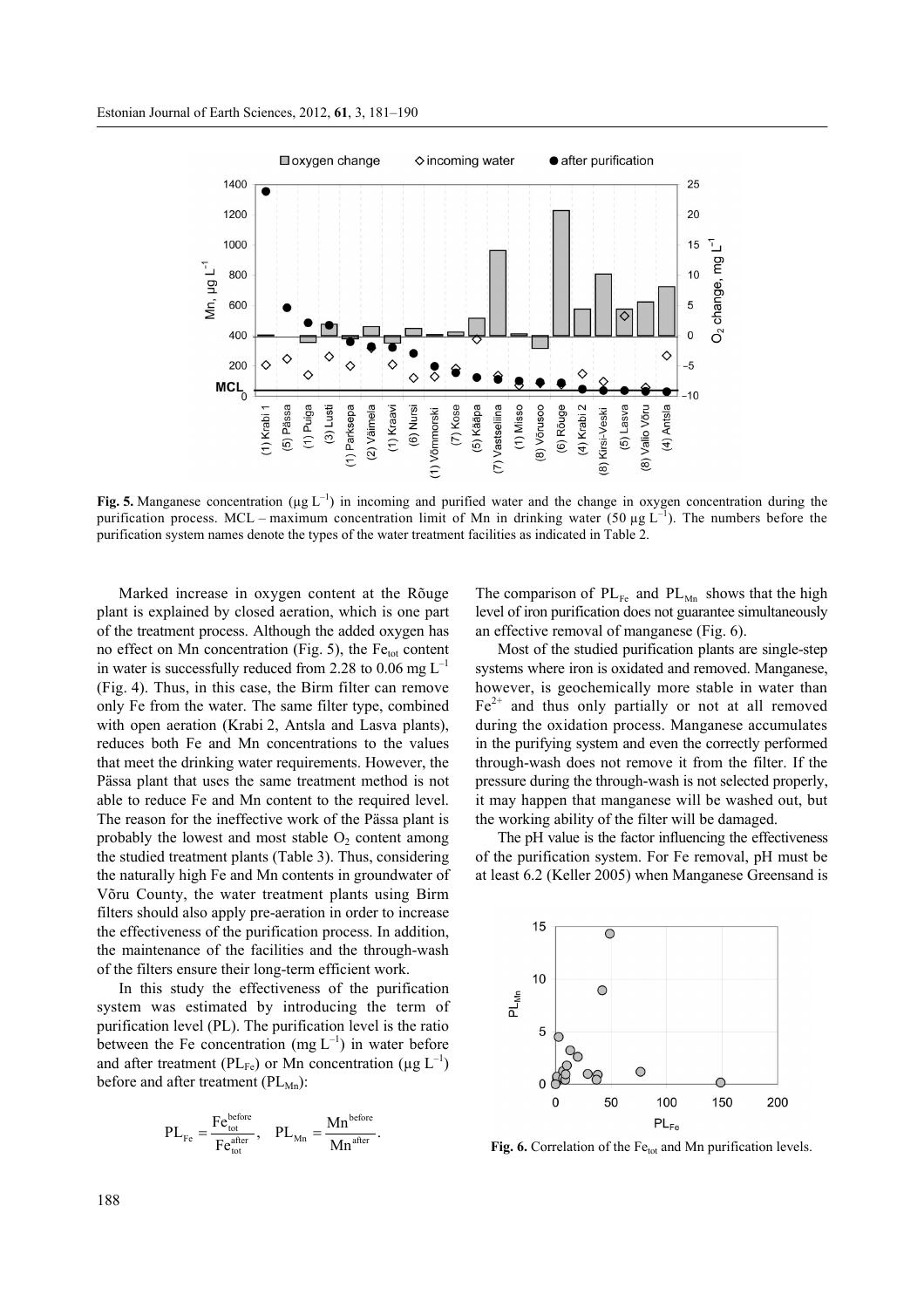used and 6.8 in the case of Birm (Green 1997; Munter et al. 2000). The oxidation of Mn takes place at pH values above 7.5 if Manganese Greensand (Dvorak et al. 2007) is used, and it should be between 8.0 and 8.5 in case of Birm (Green 1997).

The pH of studied groundwater samples varies between 7.25 and 7.91, which is suitable for Fe removal, but still too low for overall Mn oxidation. In order to increase the pH of water and therefore enhance Mn removal, it is possible to add alkaline (usually NaOH) solution via a special dosing system (Sutt 2003). Still, it must be taken into account that by doing this, at the pH value of 8.2,  $Ca^{2+}$  and Mg<sup>2+</sup> precipitation intensifies (Geen 1997; Appelo & Postma 2005), which may cause the clogging of pipes.

## **CONCLUSIONS**

Water supply of Võru County is based on the Middle Devonian  $(D_2)$  aquifer system. The main water quality problems are associated with high iron and manganese contents in water. The concentration of  $Fe<sub>tot</sub>$  exceeds the limit value of 0.2 mg  $L^{-1}$  set to the drinking water in 70% of the wells abstracting water from the aquifer system. In places the total iron concentrations up to 16 mg  $L^{-1}$  have been detected. The results of the analyses show that high  $Fe<sub>tot</sub>$  concentrations are mainly caused by high  $Fe<sup>2+</sup>$  contents in water, referring to the domination of reducing conditions in the  $D_2$  aquifer system. In order to produce high-quality drinking water, excessive iron and manganese must be removed at water treatment plants.

A pilot study was performed to estimate the effectiveness of groundwater purification systems in Võru County. Water treatment facilities convert the dissolved forms of iron and manganese into insoluble forms so that those could be filtered out. Eight different water treatment systems were used in 20 studied water treatment plants. Filter materials such as Manganese Greensand, Birm, Nevtraco, Hydrolit-Mn, Magno-Dol and quartz sand were combined with aeration. Water was abstracted from the  $D_2$  aquifer system at all water supply plants.

The results of the study show that in most cases the systems with pre-aeration purify groundwater from iron effectively. Still, of 20 water purification systems studied only 13 achieved a reduction of iron concentration to the level corresponding to the drinking water requirements.

Manganese content decreased below the maximum concentration limit in only 25% of the systems and when the filter material was Birm or quartz sand and pre-oxidation was applied. Manganese concentration increased in 12 systems during the treatment process. Manganese is geochemically more stable in water than  $Fe<sup>2+</sup>$ . Iron is oxidated and removed from water, but manganese is only partially or not at all removed by oxidation. While the oxygen-poor conditions prevail in the  $D_2$  aquifer system, pre-aeration is needed for iron and manganese removal, in order to increase the effectiveness of the purification process. Furthermore, to achieve the best results in water cleaning, the treatment facilities should be maintained regularly and according to the requirements of their deliverer and producer.

Acknowledgements. The authors wish to thank Jüri Haller and Lia Suits from Tartu Waterworks Ltd, companies delivering water purification systems and local municipalities who shared their knowledge and information. The study was supported by the Estonian Environmental Investment Centre and Estonian Research Council (grant No. 9172).

#### **REFERENCES**

- Appelo, C. A. J. & Postma, D. 2005. *Geochemistry, Groundwater and Pollution*. Balkema, Rotterdam, 649 pp.
- Baes, C. F. Jr. & Mesmer, R. E. 1976. *The Hydrolysis of Cations*. Wiley, New York, 489 pp.
- Birk, K. 2010. Eesti joogivesi 2009 [Estonian drinking water 2009]. *Keskkonnatehnika*, **5**, 13-16 [in Estonian].
- Dvorak, B. I., Prasai, G., Skipton, S. O. & Woldt, W. 2007. Drinking water: iron and manganese. *NebGuide* – *University of Nebraska–Lincoln Extension Publications,* **G1714**, 1-4.
- [EC] European Communities. 1998. Council directive 98/83/EC on the quality of water intended for human consumption. *Official Journal of the European Communities*, L 330, 05/12/1998, 0032-0054.
- Forte, M., Bagnato, L., Caldognetto, E., Risica, S., Trotti, F. & Rusconi, R. 2010. Radium isotopes in Estonian groundwater: measurements, analytical correlations, population dose and a proposal for a monitoring strategy. *Journal of Radiological Protection*, 30, 761-780.
- Green, A. 1997. The right mix for a greensand cocktail. *Water Technology*, **20**, 1–7.
- Hem, J. 1985. Study and interpretation of the chemical characteristics of natural waters. *U.S. Geological Survey Water-Supply Paper*, 2254, 1-263.
- Homoncik, S. C., MacDonald, A. M., Heal, K. V., Dochartaigh, B. É. Ó. & Ngwenya, B. T. 2010. Manganese concentrations in Scottish groundwater. *Science of the Total Environment*, 408, 2467-2473.
- Karise, V., Metsur, M., Perens, R., Savitskaja, L. & Tamm, I. 2004. *Eesti pıhjavee kasutamine ja kaitse* [*Estonian Groundwater Usage and Protection*]. Tallinn, 80 pp. [in Estonian].
- Karro, E. & Uppin, M. 2010. Siluri-ordoviitsiumi veeladestu fluoriidide ja boori geoloogilised allikad [Fluoride and boron in the Silurian–Ordovician aquifer system]. *Keskkonnatehnika*, 3, 25–27 [in Estonian].
- Karro, E., Marandi, A., Vaikmäe, R. & Uppin, M. 2009. Chemical peculiarities of Silurian-Ordovician and Cambrian-Vendian aquifer systems in Estonia: an overview of